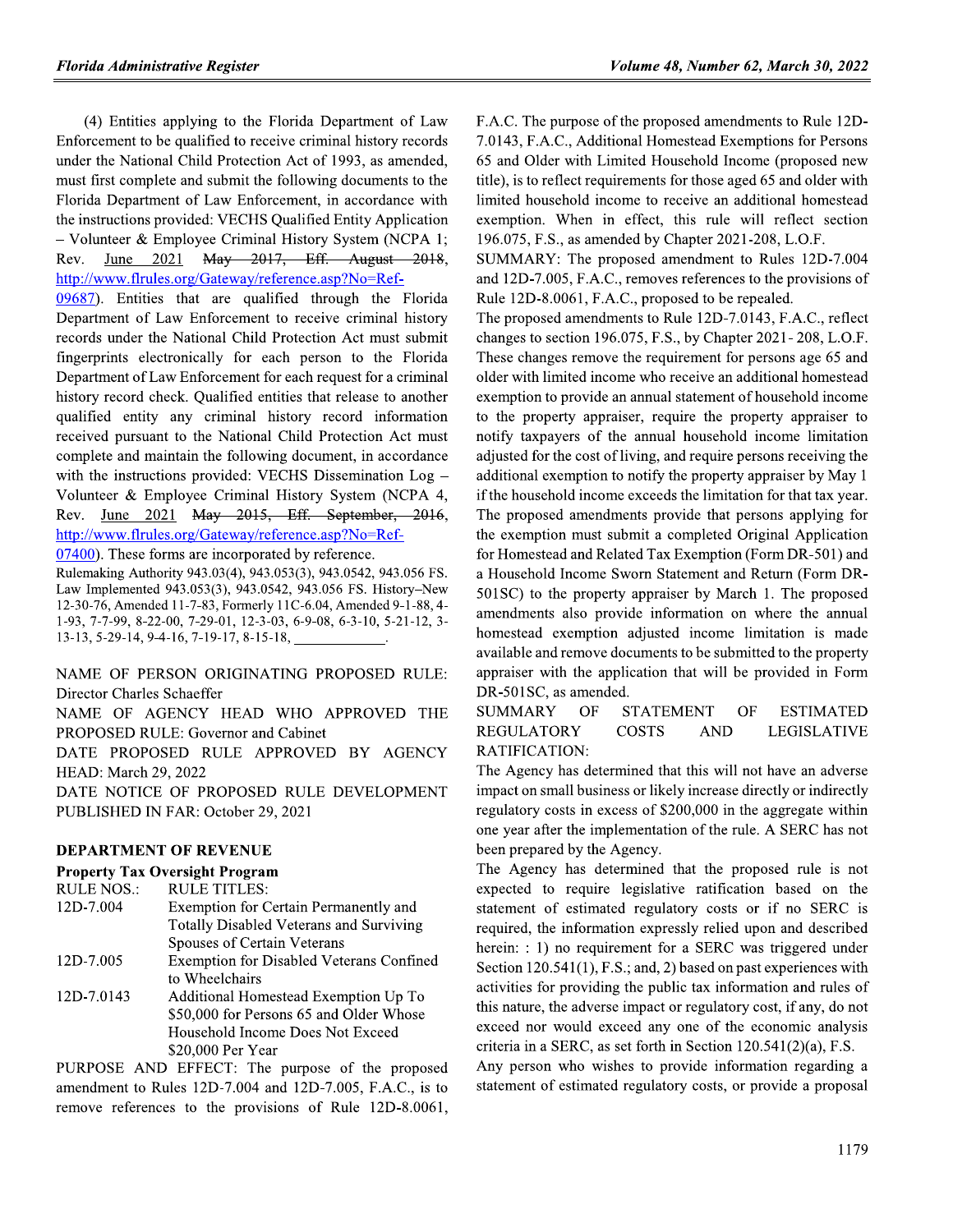for a lower cost regulatory alternative must do so in writing within 21 days of this notice.

RULEMAKING AUTHORITY: 195.027(1), 196.075(4)(d),  $(5)$  FS.

LAW IMPLEMENTED: 193.074, 196.075, 196.081, 196.091 FS.

IF REQUESTED WITHIN 21 DAYS OF THE DATE OF THIS NOTICE, A HEARING WILL BE HELD AT THE DATE, TIME AND PLACE SHOWN BELOW(IF NOT REQUESTED, THIS HEARING WILL NOT BE HELD):

DATE AND TIME: April 20, 2022, at 10:00 a.m.

PLACE: 2450 Shumard Oak Boulevard, Building 2, Room 1221, Tallahassee, Florida 32399.

Pursuant to the provisions of the Americans with Disabilities Act, any person requiring special accommodations to participate in this workshop/meeting is asked to advise the agency at least 48 hours before the workshop/meeting by contacting: Mike Cotton at (850)617-8870. If you are hearing or speech impaired, please contact the agency using the Florida Relay Service, 1(800)955-8771 (TDD) or 1(800)955-8770 (Voice).

THE PERSON TO BE CONTACTED REGARDING THE PROPOSED RULE IS: Mike Cotton, Property Tax Oversight 850-617-8870 Program, telephone email  $\alpha$ r DORPTO@floridarevenue.com.

# THE FULL TEXT OF THE PROPOSED RULE IS:

# 12D-7.004 Exemption for Certain Permanently and Totally Disabled Veterans and Surviving Spouses of **Certain Veterans.**

 $(1)$  through  $(5)$  No change.

(6) A surviving spouse is not entitled to the homestead assessment increase limitation on the homestead property unless the spouse's residence on the property is continuous and permanent, regardless of the potential applicability of a disabled or deceased veteran's exemption. Where the spouse transfers the exemption to a new homestead as provided in Section  $196.081(3)$ , F.S., the property must shall be assessed at just value as of January 1 of the year the property receives the transfer of the exempt amount from the previous homestead. The real property shall be considered to first receive the exemption pursuant to subsection 12D 8.0061(1), F.A.C.

Rulemaking Authority 195.027(1) FS. Law Implemented 196.081 FS. History-New 10-12-76, Formerly 12D-7.04, Amended 12-27-94, 12-30-97, 12-31-98, 11-12-20, xx-xx-xx.

12D-7.005 Exemption for Disabled Veterans Confined to Wheelchairs.

 $(1)$  through  $(3)$  No change.

(4) The surviving spouse is not entitled to the homestead assessment increase limitation on the homestead property unless the spouse's residence on the property is continuous and permanent, regardless of the potential applicability of a disabled veteran's exemption. In such circumstances where the spouse remarries, as provided in Section 196.091(3), F.S., the property continues shall continue to qualify for the homestead assessment increase limitation. Where the spouse sells or otherwise disposes of the property, it and any new homestead the spouse may establish shall be assessed pursuant to subsection 12D-8.0061(1), F.A.C.

Rulemaking Authority 195.027(1),  $213.06(1)$  FS. Law Implemented 196.091 FS. History-New 10-12-76, Formerly 12D-7.05, Amended 12-27-94, xx-xx-xx.

#### 12D-7.0143 **Additional Homestead Exemptions Exemption Up To \$50,000** for Persons 65 and Older with **Limited Whose Household Income Does Not Exceed** \$20,000 Per Year.

(1) The following procedures shall apply in counties and municipalities that have granted an additional homestead exemptions exemption up to \$50,000 for persons 65 and older on January 1, whose household adjusted gross income for the prior year does not exceed \$20,000, adjusted annually on January 1, beginning January 1, 2001, by the percentage change in the average cost-of-living index. The annual adjusted income limitation for persons 65 and older is available on the Department's website at

floridarevenue.com/property/Pages/DataPortal.aspx.

(2) A taxpayer applying for an elaiming the additional exemption for the first time is required to submit an Original Application for Homestead and Related Tax Exemptions (Form DR-501) and a Household Income Sworn Statement and Return (Form DR-501SC) to the property appraiser by March 1 of the current tax year. Forms DR-501 and DR-501SC are incorporated by reference in Rule 12D-16.002, F.A.C. a sworn statement of adjusted gross income of the household (Form DR-501SC, Sworn Statement of Adjusted Gross Income of Household and Return, incorporated by reference in rule 12D-16.002, F.A.C.) to the property appraiser by March 1, comprising a confidential return of household income for the specified applicant and property. The sworn statement and return must be supported by copies of the following documents listed in Form DR-501SC required to be submitted for inspection by the property appraiser.

(a) Federal income tax returns for the prior year for each member of the household, which shall include the federal income tax returns 1040, 1040A and 1040EZ, if any; and,

(b) Any request for an extension of time to file federal income tax returns; and,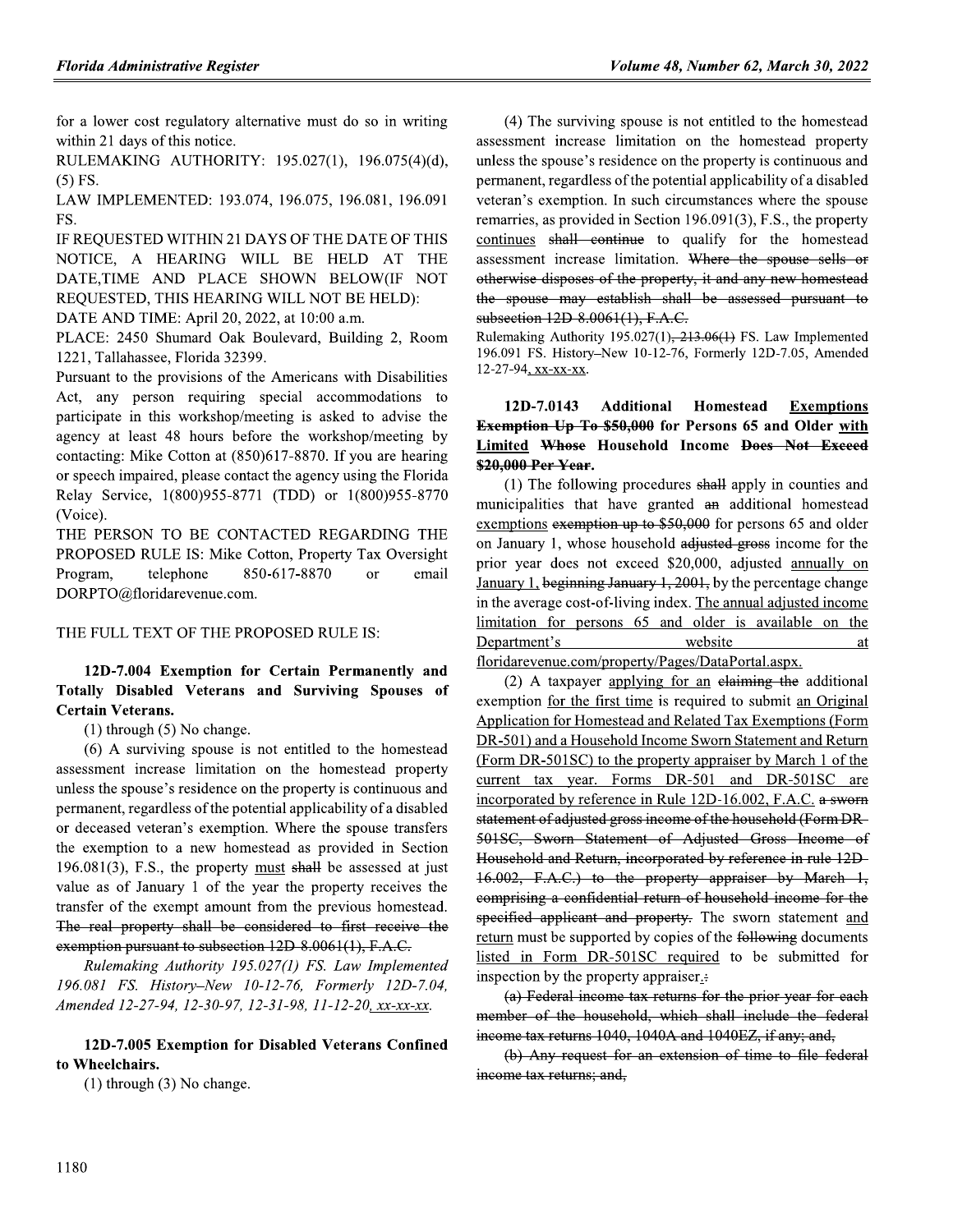(e) Any wage earnings statements for each member of the household, which shall include Forms W-2, RRB-1042S, SSA-1042S, 1099, 1099A, RRD 1099 and SSA-1099, if any.

(3) The Proof of age shall be prima facie established for persons 65 and older by submission of one of the following: eertified copy of birth certificate; drivers license or Florida identification card; passport; life insurance policy in effect for more than two years; marriage certificate; Permanent Resident Card (formerly known as Alien Registration Card); certified school records; or certified census record. In the absence of one of these forms of identification, the property appraiser may rely on information submitted with the Form DR-501SC for appropriate proof of age.

(4) Supporting documentation is not required to be submitted with the sworn statement for renewal of the exemption, unless requested by the property appraiser.

 $(4)$ (5) The property appraiser may not grant or renew the exemption if the required documentation including what is requested by the property appraiser is not provided.

(5) After the property appraiser has granted the exemption, the property appraiser must annually notify the taxpayer of the adjusted income limitation. The taxpayer must notify the property appraiser by May 1, if the taxpayer's household income exceeds the adjusted income limitation. The property appraiser may use Form DR-500AR, Removal of Homestead Exemption(s) [front side of form]; Automatic Renewal for Homestead Exemption [back side of form], to exchange this information. Form DR-500AR is incorporated by reference in Rule 12D-16.002, F.A.C.

Rulemaking Authority 195.027(1), 196.075(4)(d), (5), 213.06(1) FS. Law Implemented 193.074, 196.075<del>, 213.05</del> FS. History-New 12-30-99, Amended 12-30-02, 11-1-12, xx-xx-xx.

NAME OF PERSON ORIGINATING PROPOSED RULE: Mike Cotton

NAME OF AGENCY HEAD WHO APPROVED THE PROPOSED RULE: Governor and Cabinet.

DATE PROPOSED RULE APPROVED BY AGENCY HEAD: 03/29/2022

DATE NOTICE OF PROPOSED RULE DEVELOPMENT PUBLISHED IN FAR: November 1, 2021.

# **DEPARTMENT OF REVENUE**

## **Property Tax Oversight Program**

| <b>RULE NOS.:</b> | <b>RULE TITLES:</b>                     |
|-------------------|-----------------------------------------|
| 12D-8.0061        | <b>Assessments</b> ; Homestead Property |
|                   | Assessments at Just Value               |
| 12D-8.0062        | Assessments: Homestead: Limitations     |
| 12D-8.0063        | Assessment of Changes, Additions, or    |
|                   | Improvements to a Homestead             |
| 12D-8.0064        | Assessments; Correcting Errors in       |
|                   | Assessments of a Homestead              |
|                   |                                         |

PURPOSE AND EFFECT: The proposed repeal of Rules 12D-8.0061 and 12D-8.0063, F.A.C., is necessary to remove rule language that is obsolete or redundant of provisions of section  $193.155(3)(a)$  and  $(4)(b)$ , F.S.

The proposed amendment to Rules 12D-8.0062 and 12D-8.0064, F.A.C., is necessary to remove references to rules that are proposed to be repealed.

SUMMARY: The proposed repeal of Rule 12D-8.0061, F.A.C., removes an unnecessary rule that is redundant of section  $193.155(3)(a)$ , F.S., or that has become obsolete.

The proposed amendment to Rule 12D-8.0062, F.A.C., removes reference to Rules 12D-8.0061 and Rule 12D-8.0063, F.A.C., proposed for repeal, and removes an unnecessary reference to Rule 12D-8.0064, F.A.C.

The proposed repeal to Rule 12D-8.0063, F.A.C., removes provisions that are redundant of section 193.155(4)(b), F.S., or that have become obsolete.

The proposed amendment to Rule 12D-8.0064, F.A.C., removes references to a rule proposed for repeal, Rule 12D-8.0063, F.A.C.

**SUMMARY** OF **STATEMENT** OF **ESTIMATED REGULATORY COSTS AND LEGISLATIVE** RATIFICATION:

The Agency has determined that this will not have an adverse impact on small business or likely increase directly or indirectly regulatory costs in excess of \$200,000 in the aggregate within one year after the implementation of the rule. A SERC has not been prepared by the Agency.

The Agency has determined that the proposed rule is not expected to require legislative ratification based on the statement of estimated regulatory costs or if no SERC is required, the information expressly relied upon and described herein: 1) no requirement for a SERC was triggered under Section 120.541(1), F.S.; and, 2) based on past experiences with activities for providing the public tax information and rules of this nature, the adverse impact or regulatory cost, if any, do not exceed nor would exceed any one of the economic analysis criteria in a SERC, as set forth in Section  $120.541(2)(a)$ , F.S.

Any person who wishes to provide information regarding a statement of estimated regulatory costs, or provide a proposal for a lower cost regulatory alternative must do so in writing within 21 days of this notice.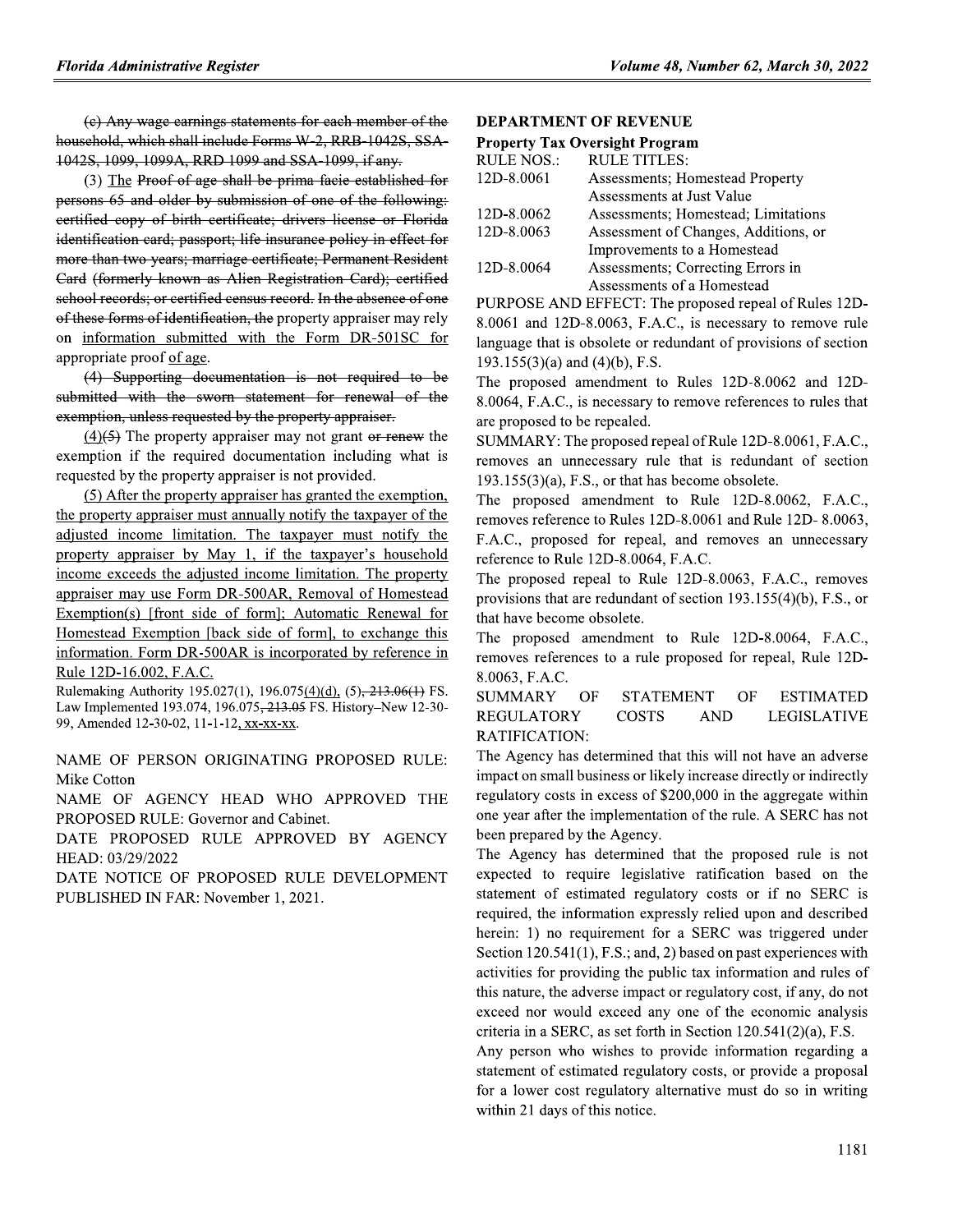RULEMAKING AUTHORITY: 195.027(1) FS.

LAW IMPLEMENTED: 192.042, 193.011, 193.023, 193.155, 193.1551, 196.011, 196.161 FS.

IF REQUESTED WITHIN 21 DAYS OF THE DATE OF THIS NOTICE, A HEARING WILL BE HELD AT THE DATE,TIME AND PLACE SHOWN BELOW(IF NOT REQUESTED, THIS HEARING WILL NOT BE HELD):

DATE AND TIME: April 20, 2022, at 10:00 a.m.

PLACE: 2450 Shumard Oak Boulevard, Building 2, Room 1221, Tallahassee, Florida 32399.

Pursuant to the provisions of the Americans with Disabilities Act, any person requiring special accommodations to participate in this workshop/meeting is asked to advise the agency at least 48 hours before the workshop/meeting by contacting: Mike Cotton at (850)617-8870. If you are hearing or speech impaired, please contact the agency using the Florida Relay Service, 1(800)955-8771 (TDD) or 1(800)955-8770 (Voice).

THE PERSON TO BE CONTACTED REGARDING THE PROPOSED RULE IS: Mike Cotton, Property Tax Oversight telephone  $(850)617 - 8870$ Program, or email DORPTO@FloridaRevenue.com.

# THE FULL TEXT OF THE PROPOSED RULE IS:

#### 12D-8.0061 **Assessments: Homestead Property Assessments at Just Value.**

Rulemaking Authority 195.027(1),  $213.06(1)$  FS. Law Implemented 193.011, 193.023, 193.155, 213.05 FS. History–New 12-27-94, Amended 10-2-07, 11-1-12, Repealed xx-xx-xx.

# 12D-8.0062 Assessments; Homestead; Limitations.

 $(1)$  This rule governs shall govern the determination of the assessed value of property subject to the homestead assessment limitation under Article VII, Section 4(d), Florida Constitution and Section 193.155, F.S., except as it relates provided in Rules 12D 8.0061, 12D 8.0063 and 12D 8.0064, F.A.C., relating to changes, additions or improvements, changes of ownership, and corrections, and transfers of homestead assessment limitation difference ("portability").

 $(2)$  through  $(7)$  No change.

Rulemaking Authority 195.027(1), 213.06(1) FS. Law Implemented 193.011, 193.023, 193.155, 196.031<del>, 213.05</del> FS. History-New 10-4-95, Amended xx-xx-xx.

# 12D-8.0063 Assessment of Changes, Additions, or **Improvements to a Homestead.**

Rulemaking Authority 195.027(1), 213.06(1) FS. Law Implemented 192.042, 193.011, 193.023, 193.155, 193.1551<del>, 213.05</del> FS. History-New 12-27-94, Amended 12-25-96, 1-16-06, 11-20-07, Repealed xx- $XX-XX$ .

# 12D-8.0064 Assessments; Correcting Errors in **Assessments of a Homestead.**

(1) This rule applies  $shall$  apply where any change, addition, or improvement is not considered in the assessment of a property as of the first January 1 after it is substantially completed. The property appraiser must shall determine the just value for such change, addition, or improvement as provided in Rule 12D 8.0063, F.A.C., and adjust the assessment for the year following the substantial completion of the change, addition, or improvement, as if the assessment had been correctly made as provided in subsection 12D 8.0063(1), F.A.C. The property appraiser must shall adjust the assessed value of the homestead property for all subsequent years.

 $(2)$  through  $(3)$  No change.

Rulemaking Authority 195.027(1), 213.06(1) FS. Law Implemented 193.011, 193.023, 193.155, 196.011, 196.161 FS. History-New 12-27-94, Amended 12-28-95, 9-19-17, xx-xx-xx.

NAME OF PERSON ORIGINATING PROPOSED RULE: Mike Cotton.

NAME OF AGENCY HEAD WHO APPROVED THE PROPOSED RULE: Governor and Cabinet.

DATE PROPOSED RULE APPROVED BY AGENCY HEAD:

DATE NOTICE OF PROPOSED RULE DEVELOPMENT PUBLISHED IN FAR: November 1, 2021.

# **DEPARTMENT OF REVENUE**

| <b>Property Tax Oversight Program</b> |                                          |  |  |  |
|---------------------------------------|------------------------------------------|--|--|--|
| RULE NOS.:                            | RULE TITLES:                             |  |  |  |
| 12D-9.015                             | Petition; Form and Filing Fee            |  |  |  |
| 12D-9.038                             | Public Notice of Findings and Results of |  |  |  |
|                                       | Value Adjustment Board                   |  |  |  |

PURPOSE AND EFFECT: The purpose of the amendment to Rule 12D-9.015, F.A.C., is to incorporate the provisions of section 194.011(3) F.S., as amended by section 1, Chapter 2021-209, L.O.F.

The purpose of the amendments to Rule 12D-9.038, F.A.C., is to align the rule with section 194.037, F.S., as amended by section 19, Chapter 2021-17, L.O.F.

SUMMARY: The proposed amendments to Rule 12D-9.015, F.A.C., allow condominium associations, cooperative associations, and homeowners' associations to file a single joint petition on behalf of its member unit owners with the value adjustment board.

The proposed amendments to Rule 12D-9.038, F.A.C., allow the value adjustment board clerk to publish notices of disclosure of tax impact as an Internet-only publication on the newspaper's website as provided in Chapter 50, F.S.

| SUMMARY OF    | STATEMENT OF |      | ESTIMATED          |
|---------------|--------------|------|--------------------|
| REGULATORY    | - COSTS      | AND. | <b>LEGISLATIVE</b> |
| RATIFICATION: |              |      |                    |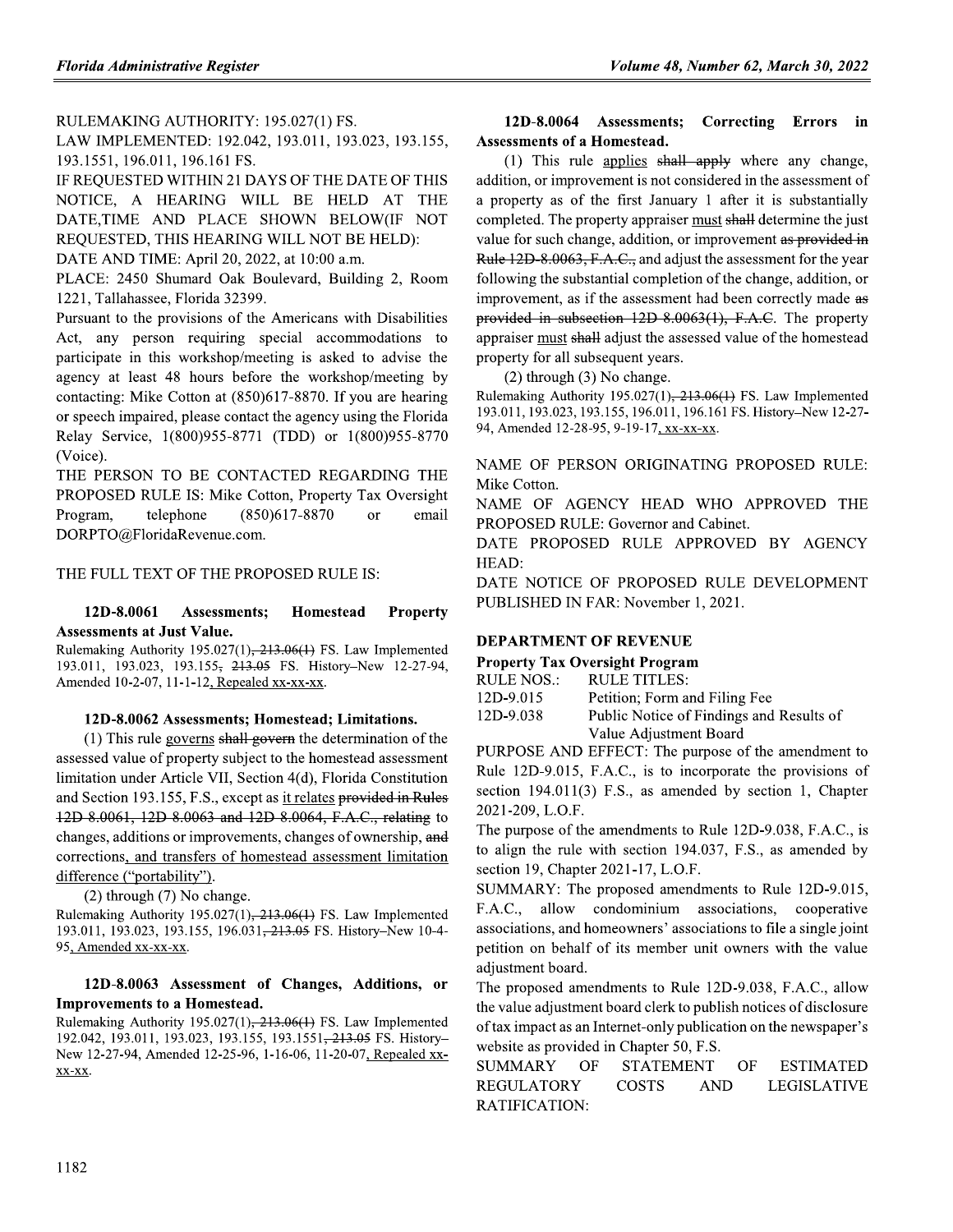The Agency has determined that this will not have an adverse impact on small business or likely increase directly or indirectly regulatory costs in excess of \$200,000 in the aggregate within one year after the implementation of the rule. A SERC has not been prepared by the Agency.

The Agency has determined that the proposed rule is not expected to require legislative ratification based on the statement of estimated regulatory costs or if no SERC is required, the information expressly relied upon and described herein: 1) no requirement for a SERC was triggered under Section 120.541(1), F.S.; and, 2) based on past experiences with activities for providing the public tax information and rules of this nature, the adverse impact or regulatory cost, if any, do not exceed nor would exceed any one of the economic analysis criteria in a SERC, as set forth in Section  $120.541(2)(a)$ , F.S.

Any person who wishes to provide information regarding a statement of estimated regulatory costs, or provide a proposal for a lower cost regulatory alternative must do so in writing within 21 days of this notice.

RULEMAKING AUTHORITY: 194.011(5), 194.034(1), 195.027(1) FS.

LAW IMPLEMENTED: 193.155, 194.011, 194.013, 194.032, 194.034, 194.036, 194.037, 195.022, 196.151, 197.2425 FS.

IF REQUESTED WITHIN 21 DAYS OF THE DATE OF THIS NOTICE, A HEARING WILL BE HELD AT THE DATE, TIME AND PLACE SHOWN BELOW (IF NOT REQUESTED, THIS HEARING WILL NOT BE HELD):

DATE AND TIME: April 20, 2022, at 10:00 a.m.

PLACE: 2450 Shumard Oak Boulevard, Building 2, Room 1221, Tallahassee, Florida 32399.

Pursuant to the provisions of the Americans with Disabilities Act, any person requiring special accommodations to participate in this workshop/meeting is asked to advise the agency at least 48 hours before the workshop/meeting by contacting: Mike Cotton at (850)617-8870. If you are hearing or speech impaired, please contact the agency using the Florida Relay Service, 1(800)955-8771 (TDD) or 1(800)955-8770 (Voice).

THE PERSON TO BE CONTACTED REGARDING THE PROPOSED RULE IS: Mike Cotton, Property Tax Oversight telephone  $(850)617 - 8870$ Program. <sub>or</sub> email DORPTO@floridarevenue.com.

# THE FULL TEXT OF THE PROPOSED RULE IS:

# 12D-9.015 Petition; Form and Filing Fee.

 $(1)$  through  $(6)$  No change.

(7) Filing Fees. By resolution of the value adjustment board, a petition must shall be accompanied by a filing fee to be paid to the board clerk in an amount determined by the board not to exceed \$15 for each separate parcel of property, real or

personal covered by the petition and subject to appeal. The resolution may include arrangements for petitioners to pay filing fees by credit card.

(a) Other than fees required for late filed applications under Sections  $193.155(8)(i)$  and  $196.011(8)$ , F.S., only a single filing fee may shall be charged to any particular parcel of real property or tangible personal property account, despite the existence of multiple issues or hearings pertaining to such units, parcels, or accounts.

(b) No change.

(c) For single joint petitions filed pursuant to Section  $194.011(3)(e)$ , (f), or (g), F.S., a single filing fee is to shall be charged. Such fee must shall be calculated as the cost of the time required for the special magistrate to hear in hearing the joint petition and may shall not exceed \$5 per unit, parcel, or account, for each additional parcel or account included in the petition, in addition to any filing fee for the petition. Said fee is to be proportionately paid by affected property owners.

(d) through (e) No change.

(8) An owner of contiguous, undeveloped parcels may file a single joint petition if the property appraiser determines such parcels are substantially similar in nature. A condominium association, cooperative association, or any homeowners' association as defined in Section 723.075, F.S., with approval of its board of administration or directors, may file with the value adjustment board a single joint petition on behalf of any association members who own units or parcels of property which the property appraiser determines are substantially similar with respect to location, proximity to amenities, number of rooms, living area, and condition. An owner of multiple tangible personal property accounts may file a single joint petition if the property appraiser determines that the tangible personal property accounts are substantially similar in nature. The property appraiser must shall provide the petitioner with such determination upon request by the petitioner. The petitioner must obtain the determination from the property appraiser prior to filing the petition and must file the determination provided and completed by the property appraiser with the petition. An incorporated attached list of units, parcels, or accounts by parcel number or account number, with an indication on the petition form showing a joint petition, is shall be sufficient to signify a joint petition.

(9) Persons Authorized to Sign and File Petitions. The following persons may sign and file petitions with the value adjustment board.

(a) through (b) No change.

(c) A compensated person, who is not an employee of the taxpayer or of an affiliated entity and who is not acting as a licensed or certified professional listed in paragraph 12D- $9.018(3)(a)$ , F.A.C., may sign and file a petition on the taxpayer's behalf if the taxpayer has authorized such person by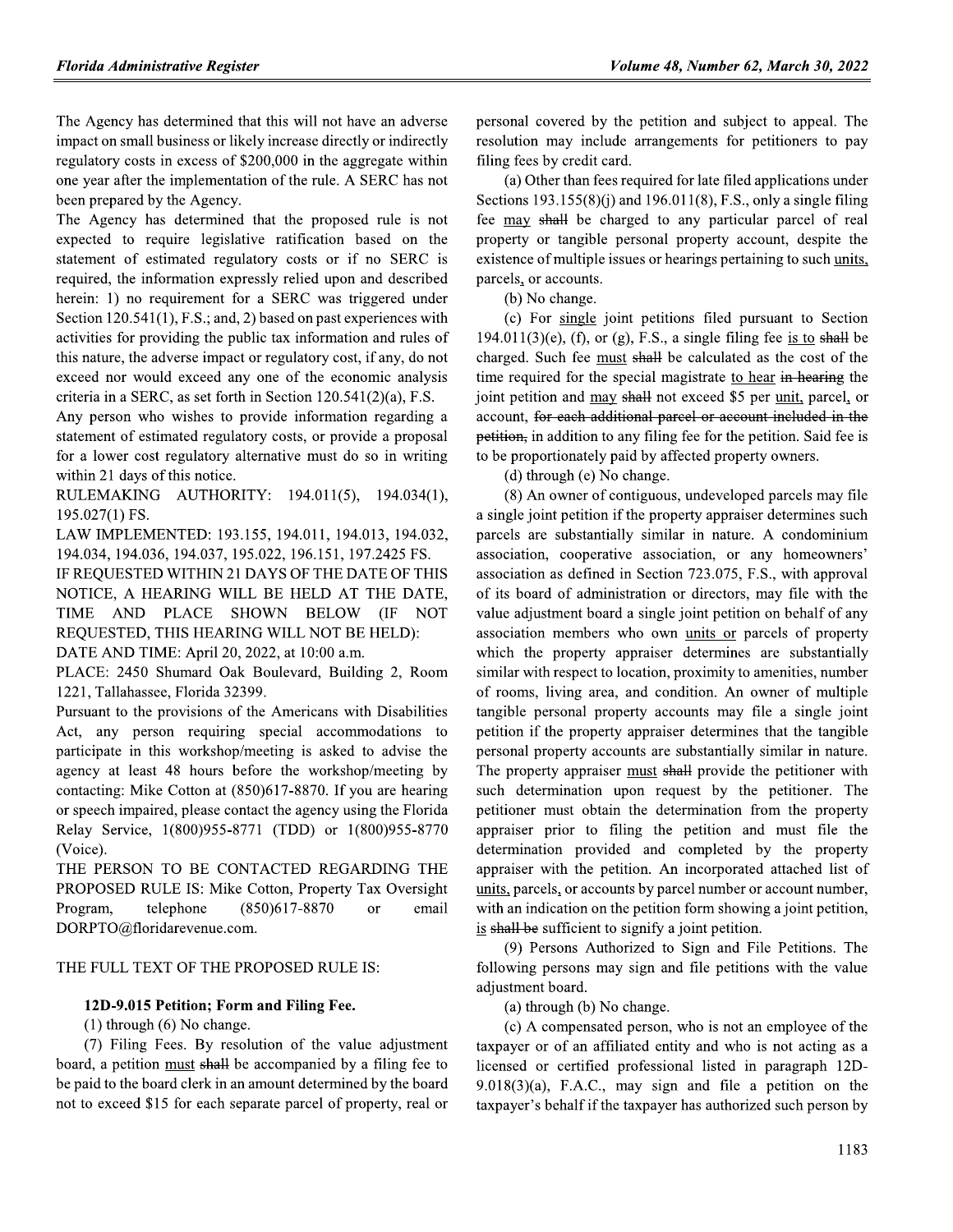power of attorney. If the petition is not signed by the taxpayer, such person must provide a copy of the power of attorney to the board clerk at the time the petition is filed. This power of attorney is valid only for representing a single taxpayer in a single assessment year, and must identify the units, parcels, or accounts for which the person is authorized to represent the taxpayer and must conform to the requirements of Chapter 709, Part II, F.S. A taxpayer may use a Department of Revenue form to grant the power of attorney or may use a different form provided it meets the requirements of Chapter 709, Part II, and Section 194.034(1), F.S. The Department has adopted Form DR-486POA, Power of Attorney for Representation Before the Value Adjustment Board, which is incorporated by reference in Rule 12D-16.002, F.A.C., as a form available to taxpayers for granting the power of attorney.

(d) An uncompensated person, who has a taxpayer's signed written authorization to represent the taxpayer, is authorized to sign and file a petition on the taxpayer's behalf if, at the time the petition is filed, such person provides a copy of the taxpayer's written authorization to the board clerk with the petition or the taxpayer's signed written authorization is contained on the petition form. This written authorization is valid only for representing a single taxpayer in a single assessment year and must identify the units, parcels, or accounts for which the person is authorized to represent the taxpayer. A taxpayer may use a Department of Revenue form to grant the authorization in writing or may use a different form provided it meets the requirements of Section 194.034(1), F.S. The adopted Form Department has DR-486A, Written Authorization for Representation Before the Value Adjustment Board, which is incorporated by reference in Rule 12D-16.002, F.A.C., as a form available to taxpayers for granting the written authorization.

 $(10)$  through  $(18)$  No change.

Rulemaking Authority 194.011(5), 194.034(1), 195.027(1), 213.06(1) FS. Law Implemented 193.155, 194.011, 194.013, 194.032, 194.034, 194.036, 195.022, 196.151, 197.2425 FS. History-New 3-30-10, Amended 11-1-12, 6-14-16, 3-13-17, 9-19-17, xx-xx-xx.

# 12D-9.038 Public Notice of Findings and Results of Value Adjustment Board.

(1) No change.

 $(2)$  If published in the print edition of a newspaper, the  $\overline{F}$ size of the notice shall be at least a quarter page size advertisement of a standard or tabloid size newspaper, the headline must be set in a type no smaller than 18 point, and the notice must be published in a part of the paper where legal notices and classified advertisements are not published. The newspaper notice must shall include all of the above information and no change shall be made in the format or content without department approval. The notice shall be

published in a part of the paper where legal notices and classified ads are not published.

(3) The notice of the findings and results of the value adjustment board shall be published as provided by Chapter 50, F.S. in a newspaper of paid general circulation within the eounty. It shall be the specific intent of the publication of notice to reach the largest segment of the total county population. Any newspaper of less than general circulation in the county shall not be considered for publication except to supplement notices published in a paper of general circulation.

(4) The headline of the notice shall be set in a type no smaller than 18 point and shall read "TAX IMPACT OF **VALUE ADJUSTMENT BOARD."** 

(5) No change.

(6) Copies of the forms incorporated in Rule 12D-16.002, F.A.C., may be obtained from the Department's website at floridarevenue.com/property/forms.

Rulemaking Authority 194.011(5), 194.034(1), 195.027(1), 213.06(1) FS. Law Implemented 194.032, 194.034, 194.037<del>, 213.05</del> FS. History-New 3-30-10, Amended xx-xx-xx.

NAME OF PERSON ORIGINATING PROPOSED RULE: Mike Cotton

NAME OF AGENCY HEAD WHO APPROVED THE PROPOSED RULE: Governor and Cabinet.

DATE PROPOSED RULE APPROVED BY AGENCY HEAD: March 29, 2022.

DATE NOTICE OF PROPOSED RULE DEVELOPMENT PUBLISHED IN FAR: November 1, 2021.

# **DEPARTMENT OF REVENUE**

# **Property Tax Oversight Program**

**RULE NO.: RULE TITLE:** 12D-16.002 Index to Forms

PURPOSE AND EFFECT: The purpose of the proposed amendments to Rule 12D-16.002, F.A.C., is to incorporate, by reference amended Forms DR-486, DR-487, DR-500AR, DR-501SC, and DR-534. The repeal of obsolete Form DR-413 to incorporate 2021 legislative changes.

SUMMARY: The proposed amendments to Rule 12D-16.002, F.A.C., adopt, by reference, 2021 law changes to the following forms:

Repeal Form DR-413, Affidavit of Proof of Publication. This repeal removes the form rendered obsolete by the proof of publication provided in sections 50.041 and 50.051, F.S., effective January 1, 2022, as amended by sections 5-6, Chapter 2021-17, L.O.F.

Amend Form DR-486, Petition to the Value Adjustment Board - Request for Hearing. Section 1, Chapter 2021-209, L.O.F.; amends section 194.011(3), F.S., to add the word "units" to describe types of property for which condominium, cooperative or homeowners' associations can file single joint petitions with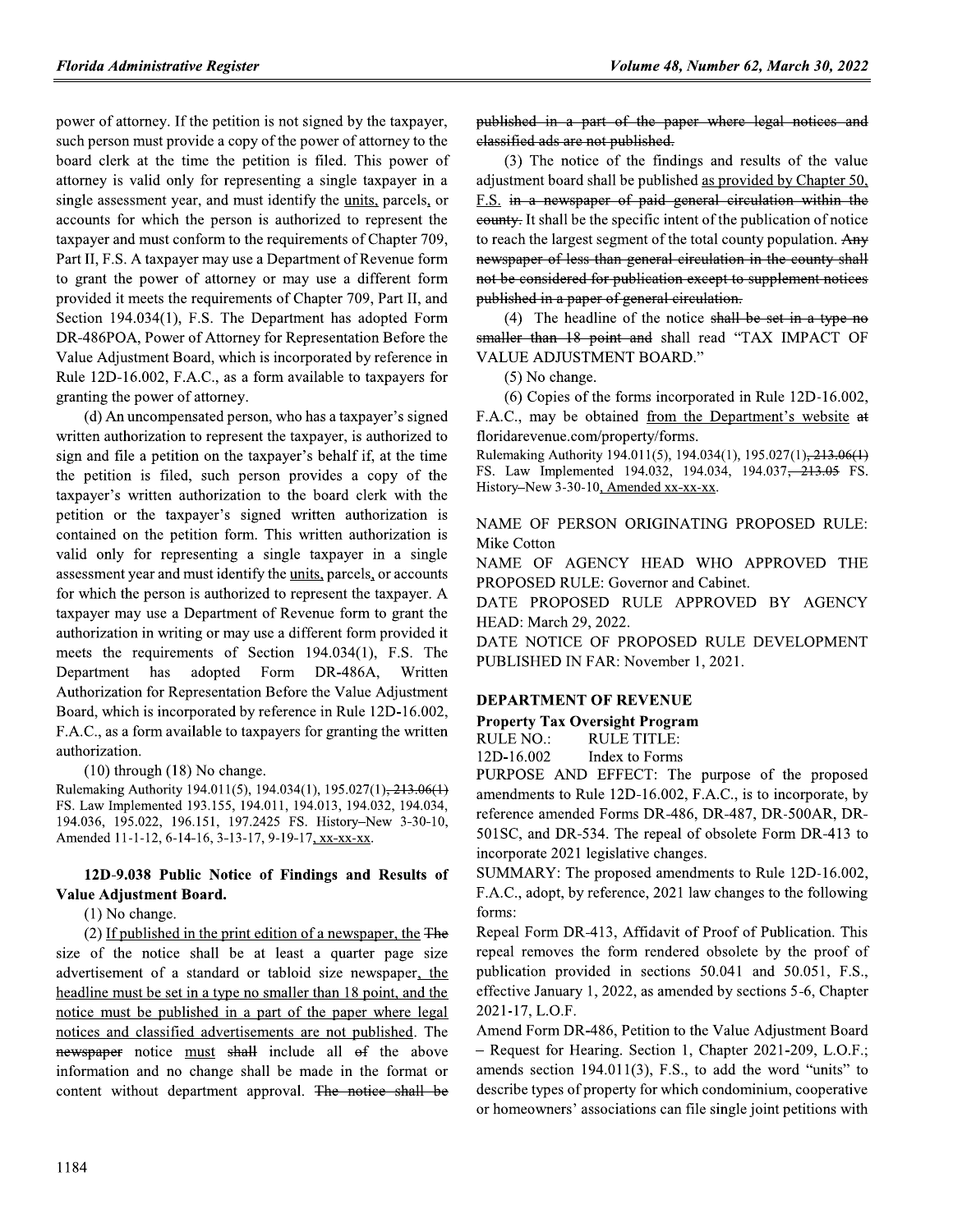the value adjustment board on behalf of association members who do not opt out of the petition.

Amend Form DR-487, Certification of Compliance. Section 21 of Chapter 2021-17, L.O.F., amends section 200.065, F.S., effective January 1, 2022, to allow for publishing an advertisement on a newspaper's website as provided in Chapter 50, F.S. Sections 5 and 6 of the law revises the uniform affidavit to be used when providing proof of publication of required advertisements and provides that a copy of the entire webpage for internet publications is to be provided. The requirement for school districts to submit a copy of Department of Education Forms ESE-139 (obsolete) and ESE-524A (needed information is provided on ESE-524) is removed.

Amend Form DR-500AR, Removal of Homestead Exemption(s) [front side of form]; Automatic Renewal for Homestead Exemption [back side of form]. Section 1, Chapter 2021-208, L.O.F., amends section 196.075(5), F.S. The amendments add the annual household income limitation for persons age 65 and older to qualify for an additional homestead exemption to the form, and adds provisions to allow a person receiving the household exemption to notify the property appraiser by May 1 if the household income exceeds the limitation.

Amend Form DR-501SC, Adjusted Gross Household Income Sworn Statement and Return. Section 1, Chapter 2021-208, L.O.F., amends section 196.075, F.S. The proposed amendments remove the annual household income submission requirement for limited income persons age 65 and older who receive an additional homestead exemption, add information about where the annual income limitations are available on the Department's website, add acceptable forms of documentation to establish an applicant's age, and update the signatory requirements for persons to execute this sworn statement of household income.

Amend Form DR-534, Application for Installment Payment of Property Taxes. Section 13, Chapter 2021-31, L.O.F., amends section  $197.222(1)(a)$ , F.S. The proposed amendments require tax collectors to accept a late payment of the first installment for property tax through July 31 and to eliminate the 5% late payment and loss of discount penalty. In addition, the format of the information provided in the form is modified.

**SUMMARY** OF **STATEMENT** OF **ESTIMATED REGULATORY COSTS AND LEGISLATIVE** RATIFICATION:

The Agency has determined that this will not have an adverse impact on small business or likely increase directly or indirectly regulatory costs in excess of \$200,000 in the aggregate within one year after the implementation of the rule. A SERC has not been prepared by the Agency.

The Agency has determined that the proposed rule is not expected to require legislative ratification based on the

statement of estimated regulatory costs or if no SERC is required, the information expressly relied upon and described herein: 1) no requirement for a SERC was triggered under Section 120.541(1), F.S.; and, 2) based on past experiences with activities for providing the public tax information and rules of this nature, the adverse impact or regulatory cost, if any, do not exceed nor would exceed any one of the economic analysis criteria in a SERC, as set forth in Section  $120.541(2)(a)$ , F.S.

Any person who wishes to provide information regarding a statement of estimated regulatory costs, or provide a proposal for a lower cost regulatory alternative must do so in writing within 21 days of this notice.

RULEMAKING AUTHORITY: 195.002(2), 195.027(1) FS.

LAW IMPLEMENTED: 92.525, 95.18, 136.03, 192.001(18), 192.0105, 193.052, 193.077, 193.085, 193.092, 193.114, 193.122, 193.155, 193.1554, 193.1555, 193.1556, 193.461, 193.501, 193.503, 193.625, 193.703, 194.011, 194.032, 194.034, 194.035, 194.037, 195.002, 195.022, 195.087, 196.011, 196.015, 196.031, 196.075, 196.095, 196.101, 196.121, 196.141, 196.151, 196.173, 196.183, 196.193, 196.1961, 196.1983, 196.1995, 196.202, 196.24, 196.26, 197.182, 197.222, 197.2423, 197.2425, 197.318, 197.3632, 197.3635, 197.414, 197.432, 197.472, 197.502, 197.512, 197.552, 200.065, 200.069, 218.12, 218.125, 218.131, 218.66, 218.67 FS.

IF REQUESTED WITHIN 21 DAYS OF THE DATE OF THIS NOTICE, A HEARING WILL BE HELD AT THE DATE, **TIME AND PLACE SHOWN BELOW(IF NOT** REQUESTED, THIS HEARING WILL NOT BE HELD):

DATE AND TIME: April 20, 2022, at 10:00 a.m.

PLACE: 2450 Shumard Oak Boulevard, Building 2, Room 1221. Tallahassee. Florida 32399.

Pursuant to the provisions of the Americans with Disabilities Act, any person requiring special accommodations to participate in this workshop/meeting is asked to advise the agency at least 48 hours before the workshop/meeting by contacting: Mike Cotton at (850)617-8870. If you are hearing or speech impaired, please contact the agency using the Florida Relay Service, 1(800)955-8771 (TDD) or 1(800)955-8770 (Voice).

THE PERSON TO BE CONTACTED REGARDING THE PROPOSED RULE IS: Mike Cotton, Property Tax Oversight Program, telephone  $(850)617 - 8870$ email <sub>or</sub> DORPTO@FloridaRevenue.com.

# THE FULL TEXT OF THE PROPOSED RULE IS:

# 12D-16.002 Index to Forms.

(1) The following paragraphs list the forms adopted by the Department of Revenue. A copy of these forms may be obtained from Department's website the **at**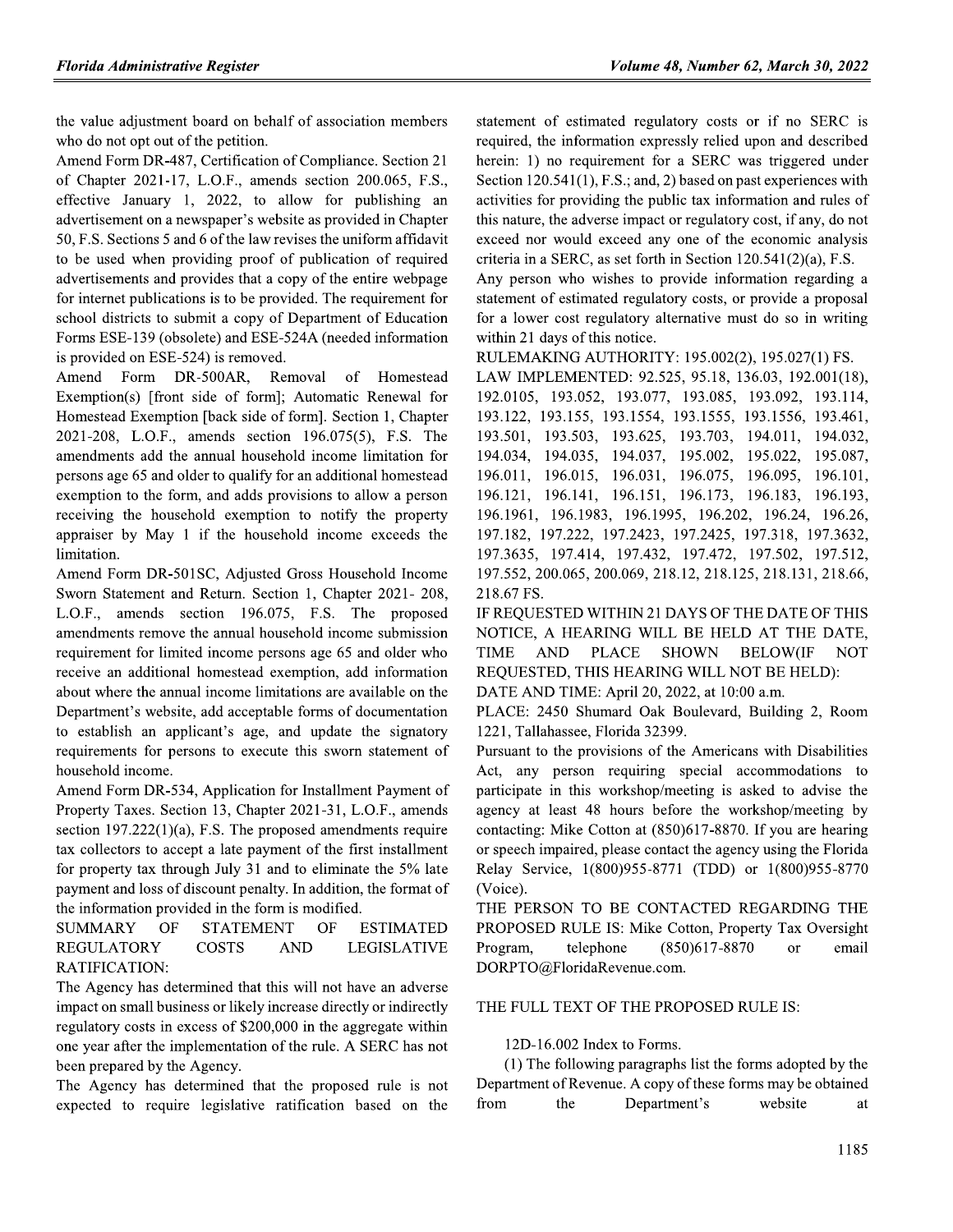# floridarevenue.com/property/forms

http://floridarevenue.com/property/, or by writing to: Property Tax Oversight Program, Department of Revenue, Post Office Box 3000, Tallahassee, Florida 32315-3000. The Department of Revenue adopts, and incorporates by reference in this rule, the following forms and instructions:

|      |       | Form Form Title                                                | Effect |
|------|-------|----------------------------------------------------------------|--------|
|      | Num   |                                                                | ive    |
|      | ber   |                                                                | Date   |
| (2)  |       | throu No Change.                                               |        |
|      | gh    |                                                                |        |
|      | (10)  |                                                                |        |
| (11) |       | DR- Affidavit of Proof of Publication (n. 2/91)2/91            |        |
|      | 413   |                                                                |        |
|      |       | (12) through (25) Renumbered (11) through (24) No Change.      |        |
|      |       | $(11)(12)$ throu No Change.                                    |        |
| €    | gh    |                                                                |        |
|      | (24)  |                                                                |        |
|      | 25)   |                                                                |        |
|      |       | $(25)(26)$ DR- Petition to The Value Adjustment Board $-xx/xx$ |        |
| (a)  |       | 486 Request for Hearing (r. xx/xx 04/18)                       | 04/18  |
|      |       | https://www.flrules.org/Gateway/referenc                       |        |
|      |       | $e.$ asp?No=Ref- $09241$                                       |        |
| (b)  |       | throu No Change.                                               |        |
|      | gh(f) |                                                                |        |
| (g)  |       | DR- Certification of Compliance (r. xx/xx) (r-xx/xx)           |        |
|      | 487   | 5/11                                                           | +1/12  |
|      |       | https://www.flrules.org/Gateway/referenc_                      |        |
|      |       | e.asp?No=Ref- $01779$                                          |        |
| (h)  |       | No Change.                                                     |        |
|      |       | (27) through (36) Renumbered (26) through (35) No Change.      |        |

- $(36)(37)$  DR- Removal of Homestead Exemption(s)01/22
- 500A [front side of form]; Automatic Renewal11/12 for Homestead Exemption [back side of  $\mathbf R$ form]  $(r. 01/22 +1/12)$ https://www.flrules.org/Gateway/referenc\_ 01791 e.asp?No=Ref-

(38) through (39) Renumbered (37) through (38) No Change. (a) through (g) No Change.

- DR- Adjusted Gross Household Income Sworn01/22  $(h)$  $11/12$ 501S Statement and Return
	- $(r. 01/22 + 1/12)$  $\mathbf C$ https://www.flrules.org/Gateway/referenc\_ 01799 e.asp?No=Ref-
- (i) No change.

 $(40)$  through  $(52)$  Renumbered  $(39)$  through  $(51)$  No Change. (a) No change.

 $(b)$ DR- Application for Installment Payment ofxx/xx 534 Property Taxes (r. xx/xx 4/16)  $4/16$ 

https://www.flrules.org/Gateway/referenc\_ 06521 e.asp?No=Ref-

 $(53)$  through  $(61)$  Renumbered  $(52)$  through  $(60)$  No Change. Rulemaking Authority 195.027(1), 196.075(4)(d), (5) FS. Law Implemented 92.525, 95.18, 136.03, 192.001(18), 192.0105, 193.052, 193.077, 193.085, 193.092, 193.114, 193.122, 193.155, 193.1554, 193.1555, 193.1556, 193.461, 193.501, 193.503, 193.625, 193.703, 194.011, 194.032, 194.034, 194.035, 194.037, 195.002, 195.022, 195.087, 196.011, 196.015, 196.031, 196.075, 196.095, 196.101, 196.121, 196.141, 196.151, 196.173, 196.183, 196.193, 196.1961, 196.1983, 196.1995, 196.202, 196.24, 196.26, 197.182, 197.222, 197.2423, 197.2425, 197.318, 197.3632, 197.3635, 197.414, 197.432, 197.472, 197.502, 197.512, 197.552, 200.065, 200.069, 218.12, 218.125, 218.131, 218.66, 218.67 FS. History-New 10-12-76, Amended 4-11-80, 9-17-80, 5-17-81, 1-18-82, 4-29-82, Formerly 12D-16.02, Amended 12-26-88, 1-9-92, 12-10-92, 1-11-94, 12-27-94, 12-28-95, 12-25-96, 12-30-97, 12-31-98, 2-3-00, 1-9-01, 12-27-01, 1-20-03, 1-26-04, 12-30-04, 1-16-06, 10-2-07, 3-30-10, 11-1-12, 9-10-15, 4-5-16, 6-14-16, 1-9-17, 9-19-17, 1-17-18, 4-10-18, 9-17-18, 7-9-19, 12-7-20, 10-26-21, xx-xx-xx.

NAME OF PERSON ORIGINATING PROPOSED RULE: Mike Cotton.

NAME OF AGENCY HEAD WHO APPROVED THE PROPOSED RULE: Governor and Cabinet.

DATE PROPOSED RULE APPROVED BY AGENCY HEAD: 03/29/2022

DATE NOTICE OF PROPOSED RULE DEVELOPMENT PUBLISHED IN FAR: November 1, 2021.

# **DEPARTMENT OF REVENUE**

# **Property Tax Oversight Program**

| <b>RULE NOS.:</b> | <b>RULE TITLES:</b>                     |
|-------------------|-----------------------------------------|
| 12D-17.002        | Definitions                             |
| 12D-17.003        | Truth in Millage ("TRIM") Compliance    |
| 12D-17.004        | Taxing Authority's Certification of     |
|                   | Compliance; Notification by Department  |
| 12D-17.006        | Notification of Noncompliance;          |
|                   | Withholding and Escrow of State Revenue |
|                   | <b>Sharing Funds</b>                    |
|                   |                                         |

PURPOSE AND EFFECT: The purpose of the proposed amendments to Rules 12D-17.002, 17.003, 17.004, and 17.006, F.A.C., is to incorporate the provisions of section 21, Chapter 2021-17, L.O.F., effective January 1, 2022.

SUMMARY: The proposed amendments to Rules 12D-17.002, 17.003, 17.004, and 17.006, F.A.C., align the rules with the statutory provisions for Internet-only publication of notices and advertisements by local taxing authorities provided in Chapter 50, F.S., and section 200.065, F.S., as amended. In addition, the proposed amendments to Rule 12D-17.004, F.A.C., remove the requirement for school districts to submit a copy of Department of Education Forms ESE-139 and ESE-524A.

| SUMMARY OF    | STATEMENT |      | OF ESTIMATED |
|---------------|-----------|------|--------------|
| REGULATORY    | COSTS     | AND. | LEGISLATIVE  |
| RATIFICATION: |           |      |              |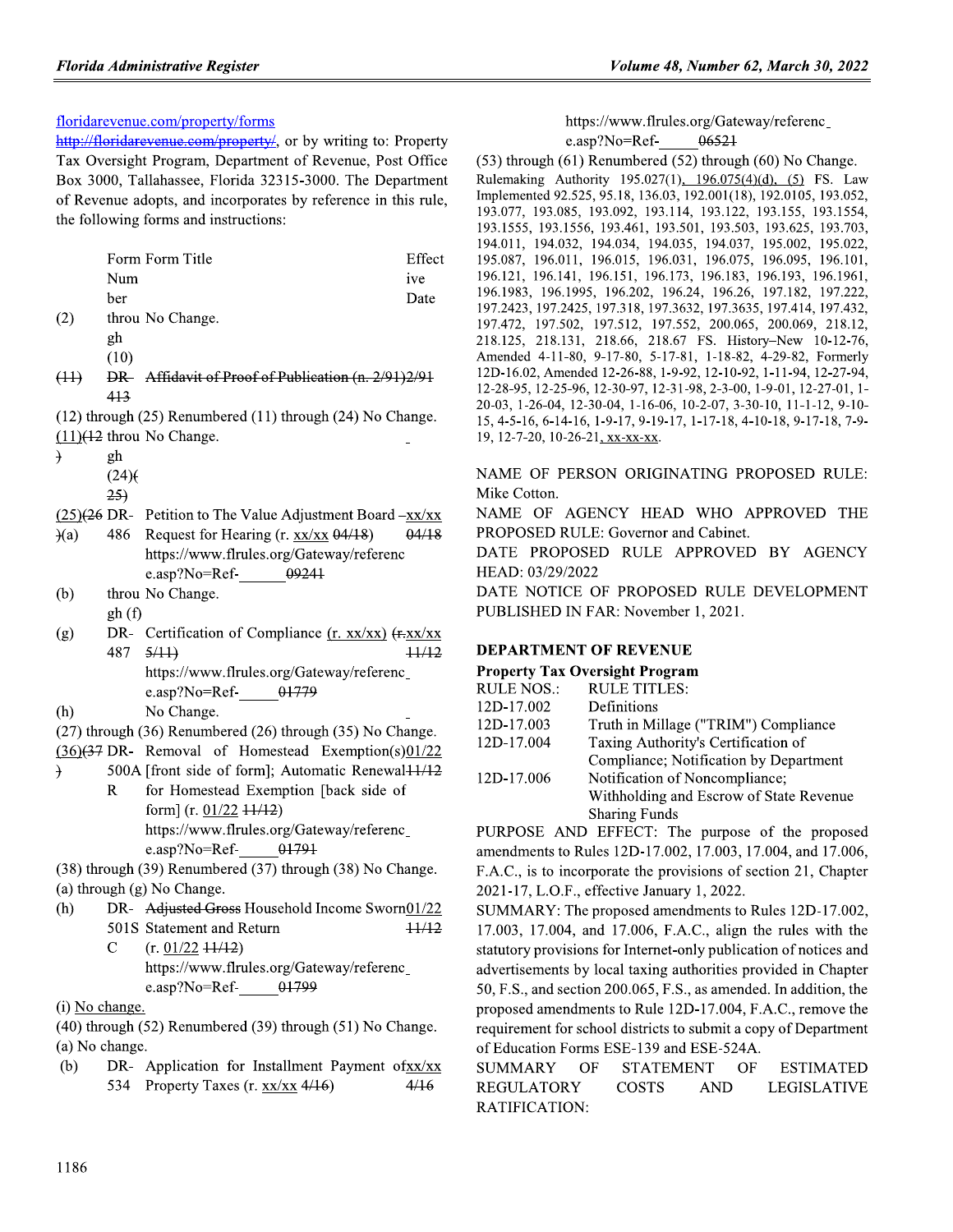The Agency has determined that this will not have an adverse impact on small business or likely increase directly or indirectly regulatory costs in excess of \$200,000 in the aggregate within one year after the implementation of the rule. A SERC has not been prepared by the Agency.

The Agency has determined that the proposed rule is not expected to require legislative ratification based on the statement of estimated regulatory costs or if no SERC is required, the information expressly relied upon and described herein: 1) no requirement for a SERC was triggered under Section 120.541(1), F.S.; and, 2) based on past experiences with activities for providing the public tax information and rules of this nature, the adverse impact or regulatory cost, if any, do not exceed nor would exceed any one of the economic analysis criteria in a SERC, as set forth in Section  $120.541(2)(a)$ , F.S.

Any person who wishes to provide information regarding a statement of estimated regulatory costs, or provide a proposal for a lower cost regulatory alternative must do so in writing within 21 days of this notice.

RULEMAKING AUTHORITY: 195.027(1), 218.26 FS.

LAW IMPLEMENTED: 129.03, 195.002, 200.001, 200.065, 200.068, 218.21, 218.23, 218.63, FS.

IF REQUESTED WITHIN 21 DAYS OF THE DATE OF THIS NOTICE, A HEARING WILL BE HELD AT THE DATE,TIME AND PLACE SHOWN BELOW(IF NOT REQUESTED, THIS HEARING WILL NOT BE HELD):

DATE AND TIME: April 20, 2022, at 10:00 a.m.

PLACE: 2450 Shumard Oak Boulevard, Building 2, Room 1221, Tallahassee, Florida 32399.

Pursuant to the provisions of the Americans with Disabilities Act, any person requiring special accommodations to participate in this workshop/meeting is asked to advise the agency at least 48 hours before the workshop/meeting by contacting: Mike Cotton at (850)617-8870. If you are hearing or speech impaired, please contact the agency using the Florida Relay Service, 1(800)955-8771 (TDD) or 1(800)955-8770 (Voice).

THE PERSON TO BE CONTACTED REGARDING THE PROPOSED RULE IS: Mike Cotton, Property Tax Oversight Program, telephone 850-617-8870 email <sub>or</sub> DORPTO@floridarevenue.com.

# THE FULL TEXT OF THE PROPOSED RULE IS:

# 12D-17.002 Definitions.

 $(1)$  No Change.

(2) In addition, the following definitions shall apply:

(a) through (i) No Change.

(i) "Proof of publication" means proof, provided by a newspaper in the form provided in sections 50.041 and 50.051, F.S., in a manner described in Chapter 50, F.S., showing the

dates that the described information or notice was published. in the newspaper as described.

 $(k)$  through  $(r)$  No change.

Rulemaking Authority 195.027(1), 213.06(1), 218.26(1) FS. Law Implemented 195.002, 200.001(8), 200.065, 200.068<del>, 213.05</del>, 218.21, 218.23, 218.63 FS. History-New 6-20-91, Amended 12-27-94, 12-25-96, xx-xx-xx.

# 12D-17.003 Truth in Millage ("TRIM") Compliance.

 $(1)$  through  $(2)$  No Change.

(3) A taxing authority other than a school district must shall:

(a) through (c) No Change.

(d) Advertise whenever possible, in a newspaper published in the county at least weekly unless the only newspaper in the county is published less than weekly of general circulation in the county or in a geographically limited insert of the newspaper if the insert is published at least twice weekly twice each week and the circulation of such insert includes the geographic boundaries of the taxing authority. Instead In lieu of the published notice, the taxing authority may send by mail to each elector residing in the jurisdiction of the taxing authority, in the form provided in Section 200.065(3), F.S., notice of its intent to adopt a final millage and budget. The advertisement must appear within 15 days of the hearing adopting the tentative millage and budget. The form generally provides that the notice must consist of a notice of tax increase or notice of proposed tax increase advertisement or notice of budget hearing advertisement and an adjacent budget summary advertisement. If published in the print edition of the newspaper as provided in Section 200.065(3), F.S., the hearing advertisement must not be placed in the legal notices or classified advertisements section of the newspaper. Otherwise, the advertisement must be published as provided in Chapter 50, F.S.

(e) Hold the final budget hearing on or after 2 days and within 5 days from the day the advertisements are first published, scheduled as required by Section  $200.065(2)(e)2$ . F.S. In the event that this hearing is rescheduled or recessed the taxing authority must shall publish a notice of the rescheduled date of the hearing as required by Section  $200.065(2)(e)2$ ., F.S. If published in the print edition of the newspaper as As provided in  $by$  Section 200.065(3), F.S., the recessed hearing advertisement must shall not be placed in the legal notices or classified advertisements advertising section of the newspaper. Otherwise, the advertisement must be published as provided in Chapter 50, F.S.

(f) through (h) No change.

(4) A school district must shall:

(a) through (b) No change.

(c) Advertise whenever possible, the tentative millage and budget hearing in a newspaper of general circulation in the county published at least weekly unless the only newspaper in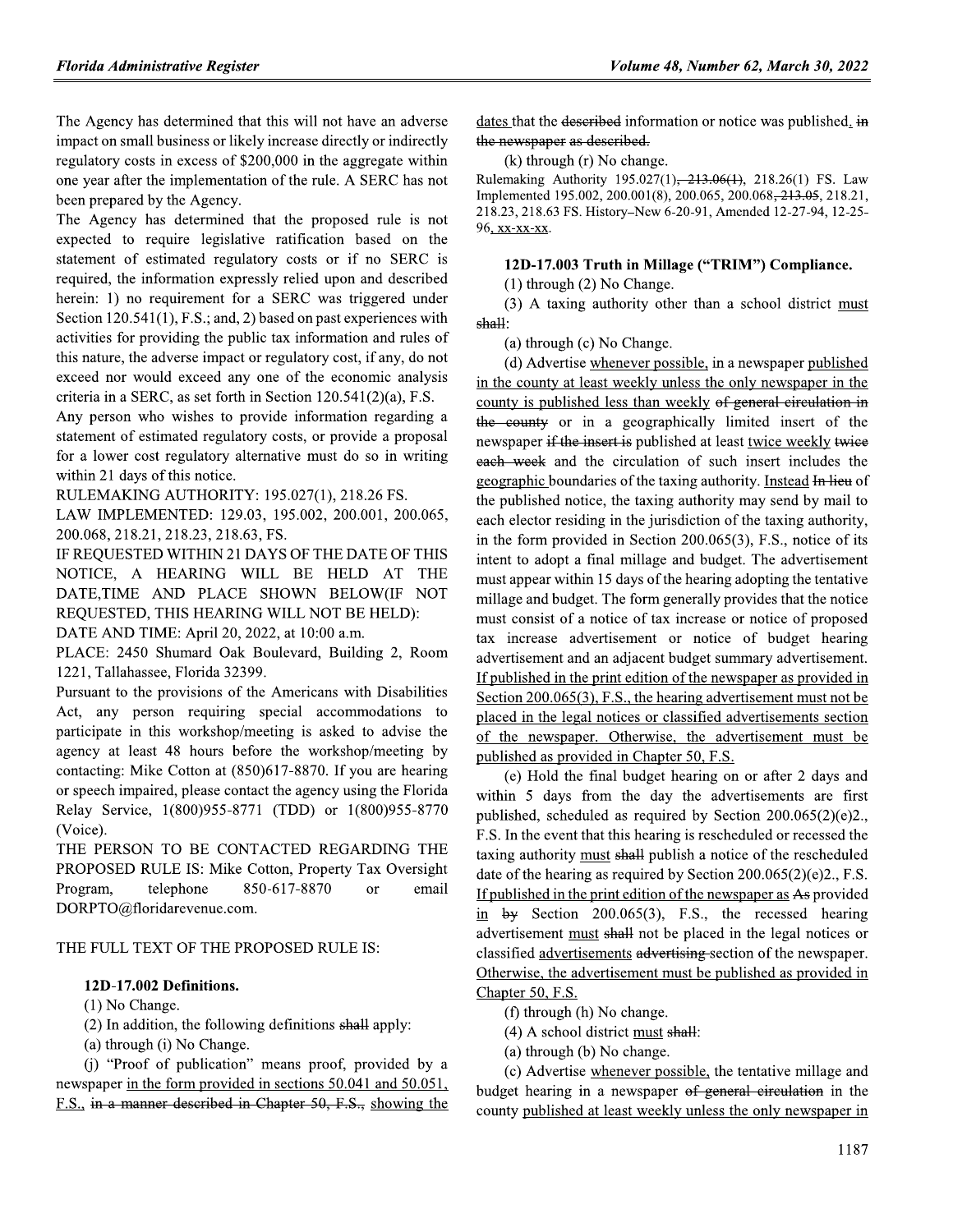the county is published less than weekly or in a geographically limited insert of the newspaper if the insert is published at least twice weekly twice each week and the circulation of such insert includes the geographic boundaries of the taxing authority. Instead In lieu of the published notice, the taxing authority may send by mail to each elector residing in the jurisdiction of the taxing authority, in the form provided in Section  $200.065(3)$ , F.S., within 29 days after the certification date notice of its intent to tentatively adopt a millage and budget. The form generally provides that the notice must consist of a notice of proposed tax increase advertisement or notice of budget hearing advertisement and an adjacent budget summary advertisement as provided in Section 200.065(3), F.S. If published in the print edition of the newspaper as provided in Section  $200.065(3)$ , F.S., the advertisement must not be placed in the legal notices or classified advertisements section of the newspaper. The school district must shall also publish a Notice of Tax for School Capital Outlay advertisement, as required by Section  $200.065(10)(a)$   $200.065(9)$ , F.S., if applicable. Otherwise, the advertisement must be published as provided in Chapter 50, **F.S.** 

 $(d)$  through  $(e)$  No change.

(f) Hold a public hearing on the final millage rate and budget on or after 10 days after the mailing and within 80 days of the certification date, scheduled as required by Section  $200.065(2)(e)2$ , F.S. In the event that this hearing is rescheduled or recessed, the taxing authority must shall publish a notice of the rescheduled date of the hearing as required by Section  $200.065(2)(e)2$ ., F.S. If published in the print edition of the newspaper, as As provided by Section  $200.065(3)$ , F.S., the recessed hearing advertisement must shall not be placed in the legal notices or classfied advertisements section of the newspaper.

(g) through (i) No change.

Rulemaking Authority 195.027(1), 213.06(1), 218.26(1) FS. Law Implemented 129.03, 195.002, 200.065, 200.068<del>, 213.05</del>, 218.21, 218.23, 218.63 FS. History-New 6-20-91, Amended 1-11-94, 4-18-94, 12-27-94, 12-25-96, 12-31-98, xx-xx-xx.

### 12D-17.004 Taxing Authority's Certification of **Compliance; Notification by Department.**

 $(1)$  No change.

 $(2)(a)$  For taxing authorities other than school districts, the certification of compliance must shall be made by filing the following items with the Department:

1. A copy of the Certification of Taxable Value, Form DR-420.

2. A copy of the ordinance or resolution adopting the millage rate.

3. A copy of the ordinance or resolution adopting the budget.

4. The entire page from the print edition of the newspaper or the entire webpage from an Internet-only publication, containing the final budget hearing advertisement, which is the notice of proposed tax increase advertisement required by Sections  $200.065(2)(d)$  and  $(3)(a)$ , F.S., or the notice of budget hearing advertisement required by Sections 200.065(2)(d) and  $(3)(b)$ , F.S., whichever is appropriate, and which is required to be adjacent to the budget summary advertisement. For multicounty taxing authorities, the entire page from the newspaper or the entire webpage from an Internet-only publication, containing the notice of proposed tax increase advertisement or notice of tax increase advertisement required by Sections 200.065(2)(d), (3)(a), (3)(g) and (9), F.S., or the notice of budget hearing advertisement required by Sections  $200.065(2)(d)$ ,  $(3)(b)$ ,  $(3)(e)$  and  $(8)$ , F.S., and which is required to be adjacent to the budget summary advertisement.

5. The entire page from the print edition of the newspaper or the entire webpage from an Internet-only publication, containing the budget summary advertisement required by Sections  $200.065(3)(1)$  and  $129.03(3)(b)$ , F.S., adjacent to the advertisement required by paragraph 4. of this rule subsection above.

6. No change.

7. For counties only, a copy of the Notice of Tax Impact of the Value Adjustment Board advertisement described in Section 194.037, F.S., and Rule 12D-9.038, F.A.C. (the entire page from the print edition of the newspaper or the entire webpage from an Internet-only publication).

8. through 15. No change.

The forms listed above are incorporated by reference in Rule 12D-16.002, F.A.C.

(b) For school districts, the certification of compliance must shall be made by filing the following items with the Department:

1. A copy of the Certification of Taxable Value, Form DR-420S.

2. A copy of Department of Education Form ESE-524.

3. A copy of Page 1 of the District Summary Page, Department of Education Form ESE-139.

3.4. The entire page from the print edition of the newspaper or the entire webpage from an Internet-only publication containing the tentative budget hearing advertisement, which is the notice of proposed tax increase advertisement required by Sections 200.065(2)(f) and (3)(c) or (3)(d), F.S., or the notice of budget hearing advertisement required by Sections  $200.065(2)(f)$  and  $(3)(e)$ , F.S., whichever is appropriate, and which is required to be adjacent to the budget summary advertisement (the entire page from the newspaper).

4.<del>5.</del> Proof of publication from the newspaper of the tentative budget hearing advertisement.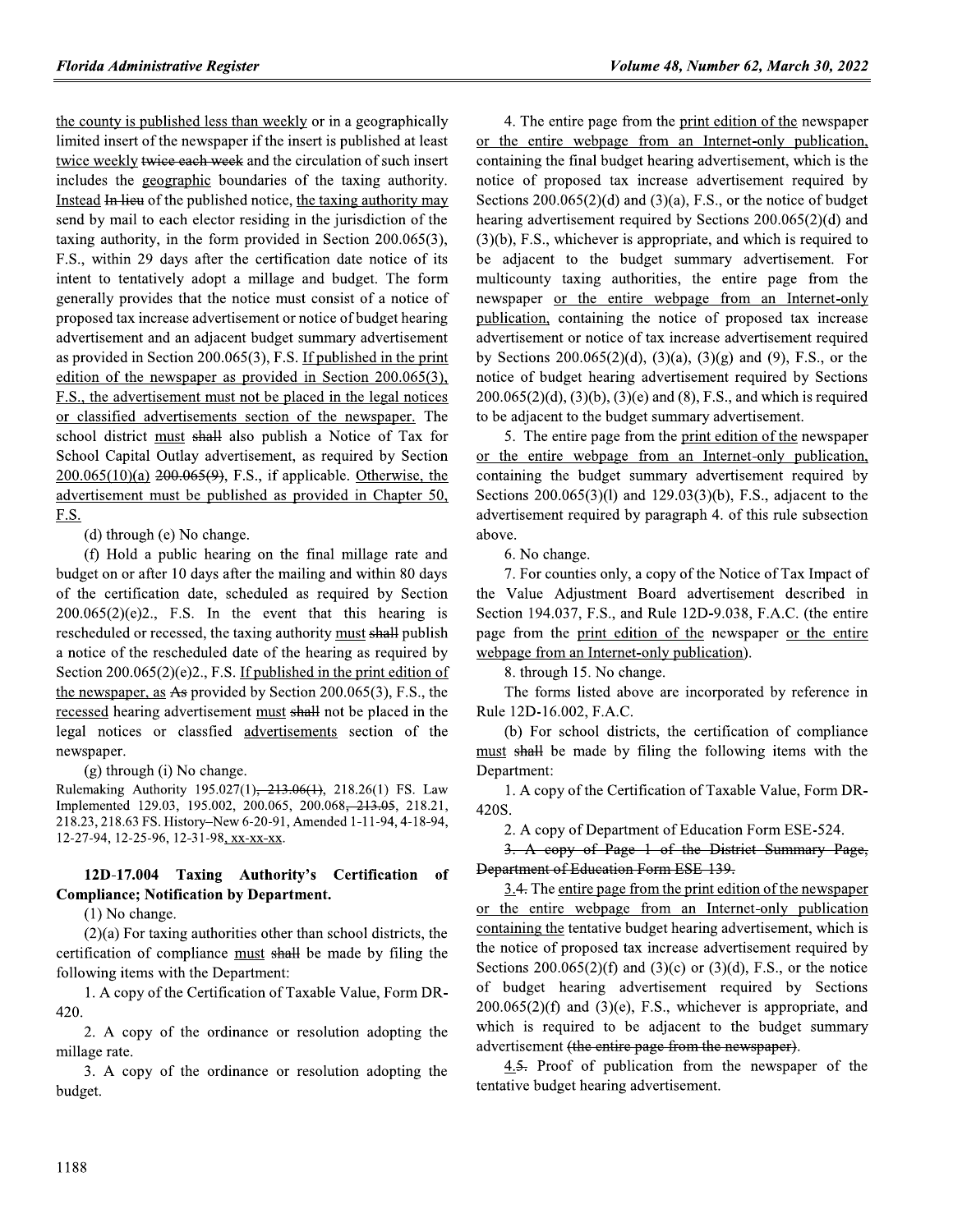**Florida Administrative Register**<br>  $\frac{1}{2}$ . The entire webpage from an Internet-only publication MAME OF PER<br>
or the entire webpage from an Internet-only publication Mike Cotton.<br>
containing the budget summary advertise

12. A copy of Department of Education Form ESE 524A,<br>Critical Needs Millage Resolution, if used.

or the entire webpage from an Internet-only publication<br>
containing the Noice of Tax for School Capital Outlay<br>
advertisement, required by Section 200.069(10)(a), F.S. (the<br>
entire page from the newspaper).<br>
9. through 11

# 12D-17.006 Notification of Noncompliance;<br>Withholding and Escrow of State Revenue Sharing Funds.

(3) through (4) No change.<br>
(3) through (4) How the the signal manuform cases the uniform Huelmaking Authority 195.027(1), 243-466(4), 218.26(1) FS. Law volteer ansessment and the proposed and value and value and value of

NAME OF PERSON ORIGINATING PROPOSED RULE: Mike Cotton.

NAME OF AGENCY HEAD WHO APPROVED THE PROPOSED RULE: Governor and Cabinet.

DATE PROPOSED RULE APPROVED BY AGENCY HEAD: 03/29/2022

# **DEPARTMENT OF REVENUE**

## Property Tax Oversight Program

| equired by Sections                                                            | HEAD: 03/29/2022                                                 |                                                                   |  |  |  |
|--------------------------------------------------------------------------------|------------------------------------------------------------------|-------------------------------------------------------------------|--|--|--|
| adjacent to the                                                                | DATE NOTICE OF PROPOSED RULE DEVELOPMENT                         |                                                                   |  |  |  |
| his rule subsection,                                                           | PUBLISHED IN FAR: November 1, 2021.                              |                                                                   |  |  |  |
|                                                                                |                                                                  |                                                                   |  |  |  |
|                                                                                |                                                                  | <b>DEPARTMENT OF REVENUE</b>                                      |  |  |  |
| n of the newspaper                                                             |                                                                  | <b>Property Tax Oversight Program</b>                             |  |  |  |
| t-only publication                                                             | RULE NOS.:                                                       | <b>RULE TITLES:</b>                                               |  |  |  |
| ol Capital Outlay                                                              | 12D-18.003                                                       | Non-Ad Valorem Assessments; Method for                            |  |  |  |
| $9(10)(a)$ , F.S. (the                                                         |                                                                  | Election to Use Section 197.3632, Florida                         |  |  |  |
|                                                                                |                                                                  | <b>Statutes</b>                                                   |  |  |  |
| 0. No change.                                                                  | 12D-18.005                                                       | Adoption of Non-Ad Valorem Assessment                             |  |  |  |
| <del>1 Form ESE 524A,</del>                                                    |                                                                  | Roll                                                              |  |  |  |
|                                                                                | 12D-18.011                                                       | Incorporation of Forms                                            |  |  |  |
|                                                                                |                                                                  | PURPOSE AND EFFECT: The purpose of the proposed                   |  |  |  |
| int edition of the                                                             |                                                                  | amendment to Rules 12D-18.003 and 12D-18.005, F.A.C., is to       |  |  |  |
| an Internet-only                                                               |                                                                  | align the rule with amendments to Chapter 50, F.S., by Chapter    |  |  |  |
| Votice of Tax for                                                              | 2021-17, L.O.F., effective January 1, 2022.                      |                                                                   |  |  |  |
| quired by Section                                                              | The purpose of repealing Rule 12D-18.011, F.A.C., is to          |                                                                   |  |  |  |
| e newspaper).<br>h 13. No change.<br>ed by reference in                        | remove the duplication of the incorporation of forms that are    |                                                                   |  |  |  |
|                                                                                |                                                                  | incorporated by reference in Rule 12D-16.002, F.A.C.              |  |  |  |
|                                                                                | SUMMARY: The proposed amendment to Rule 12D-18.003,              |                                                                   |  |  |  |
|                                                                                |                                                                  | F.A.C., allows a local government to publish its notice of intent |  |  |  |
| 218.26(1) FS. Law<br>068 <del>, 213.05</del> , 218.21,<br>ded 12-25-96, 12-31- |                                                                  | to use the uniform method of collection for collecting non-ad     |  |  |  |
|                                                                                | valorem assessments on a newspaper's website.                    |                                                                   |  |  |  |
|                                                                                | The proposed amendment to Rule 12D-18.005, F.A.C., allows        |                                                                   |  |  |  |
|                                                                                | a local government to publish its notice of intent to adopt non- |                                                                   |  |  |  |
|                                                                                |                                                                  | ad valorem assessments levied for the first time on a             |  |  |  |
| Noncompliance;                                                                 | newspaper's website.                                             |                                                                   |  |  |  |
| e Sharino Funds                                                                |                                                                  | The proposed repeal of Rule 12D-18 011 $F A C$ removes the        |  |  |  |
|                                                                                |                                                                  |                                                                   |  |  |  |

<u>print edition of the</u> unneurlament to Rules 12D-18 001 and 2D-18 001 and the state and the state of Tax for the Society of Tax Content (New order of the state of the state of the state of the state of the proposed of rep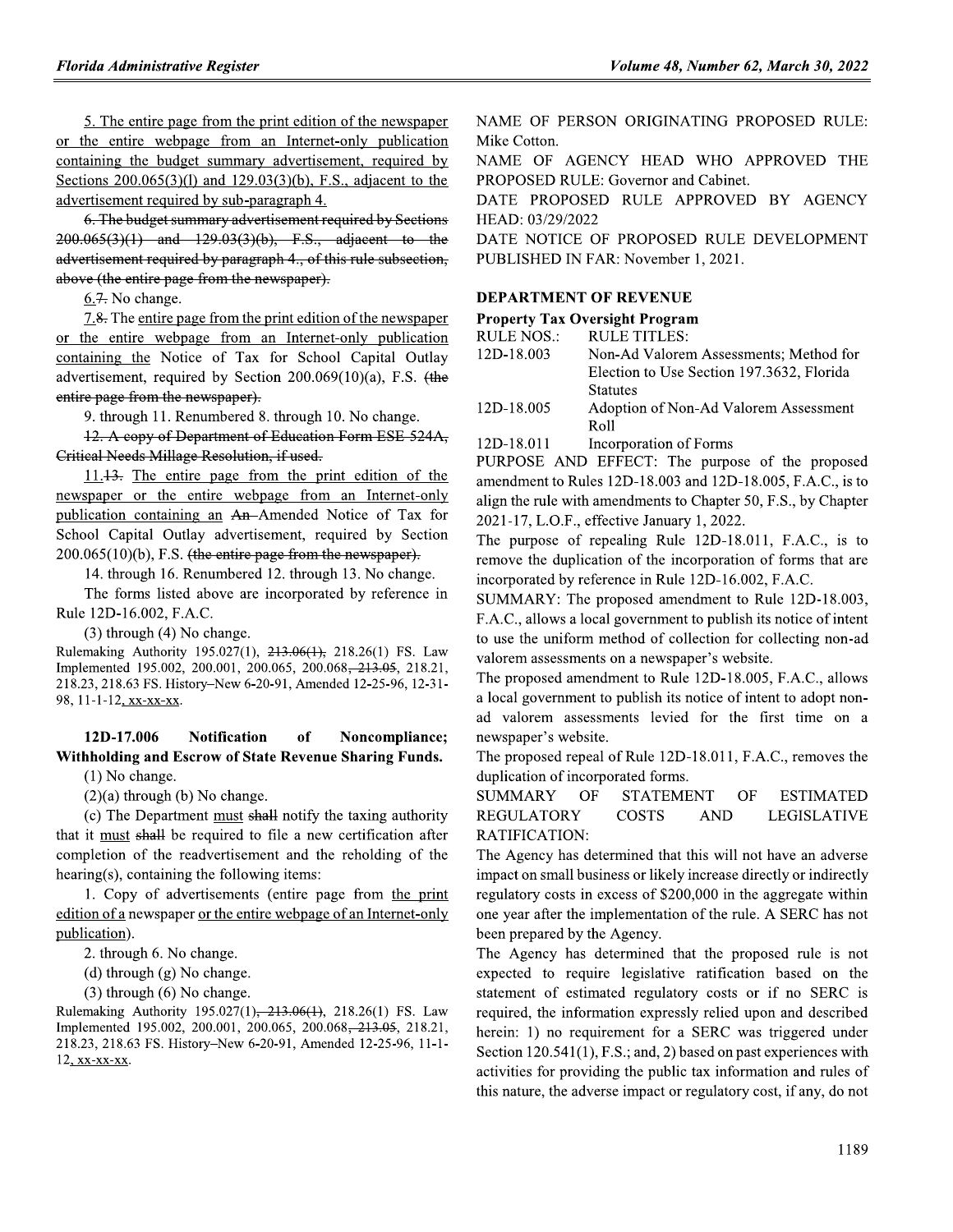exceed nor would exceed any one of the economic analysis criteria in a SERC, as set forth in Section 120.541(2)(a), F.S.

Any person who wishes to provide information regarding a statement of estimated regulatory costs, or provide a proposal for a lower cost regulatory alternative must do so in writing within 21 days of this notice.

RULEMAKING AUTHORITY: 195.027(1), 197.3632(11), 197.3635 FS.

LAW IMPLEMENTED: 125.011, 163.08, 197.322, 197.363, 197.3631, 197.3632, 197.3635 FS.

IF REQUESTED WITHIN 21 DAYS OF THE DATE OF THIS NOTICE, A HEARING WILL BE HELD AT THE DATE, **TIME AND PLACE** SHOWN **BELOW(IF NOT** REQUESTED, THIS HEARING WILL NOT BE HELD):

DATE AND TIME: April 20, 2022, at 10:00 a.m.

PLACE: 2450 Shumard Oak Boulevard, Building 2, Room 1221, Tallahassee, Florida 32399.

Pursuant to the provisions of the Americans with Disabilities Act, any person requiring special accommodations to participate in this workshop/meeting is asked to advise the agency at least 48 hours before the workshop/meeting by contacting: Mike Cotton at (850)617-8870. If you are hearing or speech impaired, please contact the agency using the Florida Relay Service, 1(800)955-8771 (TDD) or 1(800)955-8770 (Voice).

THE PERSON TO BE CONTACTED REGARDING THE PROPOSED RULE IS: Mike Cotton, Property Tax Oversight Program, telephone 850-617-8870 <sub>or</sub> email DORPTO@floridarevenue.com.

# THE FULL TEXT OF THE PROPOSED RULE IS:

# 12D-18.003 Non-Ad Valorem Assessments; Method for Election to Use Section 197.3632, Florida Statutes.

(1) By complying with the provisions of this rule section, a local government may elect to use the ad valorem method of collection for any non-ad valorem assessments, including special assessments, which may have been in existence prior to the election to use the uniform method. A local government which is authorized to impose a non-ad valorem assessment and which elects to use the uniform method of collecting such assessment authorized in Section 197.3632, F.S., must shall satisfy the requirements in this rule section.

(a) No change.

(b) The local government must shall publish notice of its intent to use the uniform method for collecting such assessment as provided in Chapter 50, F.S., whenever possible, weekly in a newspaper advertisement of general circulation within each county contained in the boundaries of the local government, for four consecutive weeks preceding a public hearing to adopt a resolution of its intent to use the uniform method of collection. This period is shall be computed as follows: The four week period is weeks shall be the four weeks immediately preceding the date of the hearing. Each week is shall be comprised of the immediately preceding seven days. One such notice must shall appear in the newspaper during each one of these four weeks.

(c) No change.

(2) No change.

(3) The local government must send the resolution to the property appraiser, tax collector and the department by January 10 or, if the property appraiser, tax collector, and local government agree, by March 10. The postmark date shall be considered the date sent. The local government must shall include with the resolution the following:

(a) No change.

(b) A copy of newspaper advertisement (entire page from the print edition newspaper or, for advertisements published online only, the entire webpage publishing the advertisements from the newspaper's website).

(c) A certification or proof of publication showing the dates of publication in the form described in sections 50.041 and 50.51, F.S. on Form DR-413.

 $(4)$  through  $(6)$  No change

Rulemaking Authority 195.027(1), 197.3632(11), 197.3635, FS. Law Implemented 197.322, 197.363, 197.3631, 197.3632, 197.3635, 213.05 FS. History–New 2-21-91, Amended 10-30-91, xx-xx-xx.

# 12D-18.005 Adoption of Non-Ad Valorem Assessment Roll.

 $(1)$  No change.

(2) A local government must shall notify persons subject to the assessment of the public hearing in the following manner:

(a) No change.

(b) At least 20 days prior to the date of the public hearing, the local government must shall publish notice as provided in Chapter 50, F.S., whenever possible, in a newspaper generally eirculated within each county contained in the boundaries of the local government. This published notice must shall include at least the following information:

1. The name of the local governing board.

2. The geographic depiction of the property subject to the assessment,

3. The proposed schedule of the assessment,

4. The fact that the assessment will be collected by the tax collector; and,

5. A statement that all affected property owners have the right to appear at the public hearing and the right to file written objections with the local governing board within 20 days of the publication of the notice.

In the event there is no one such newspaper the local government must shall use enough newspapers to accomplish this publication requirement.